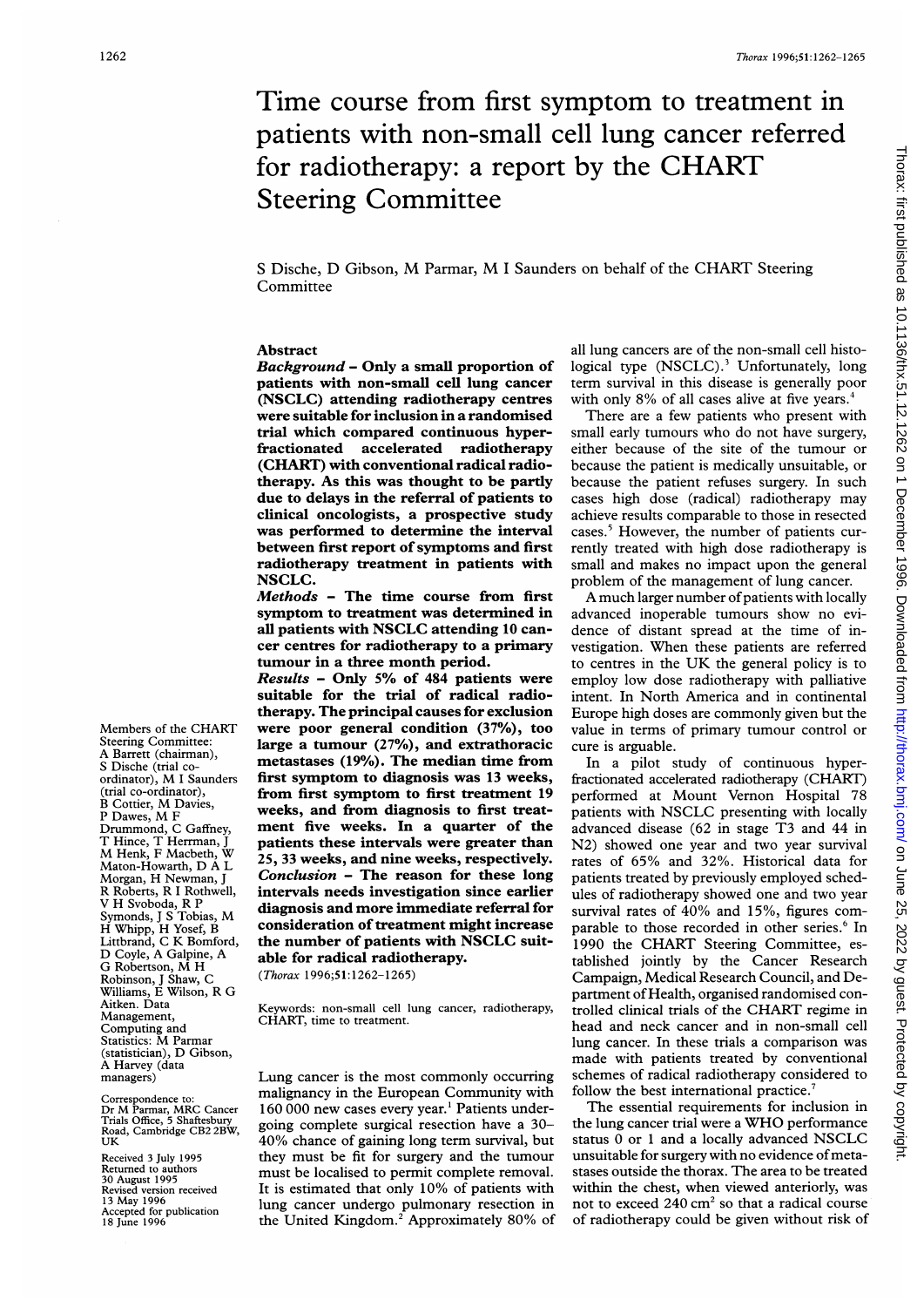serious impairment of lung function. Entry to the study began in February 1990 and by March 1995 a total of 563 patients with NSCLC had been entered by the <sup>13</sup> centres participating in the study.

The rate of accrual of patients with lung cancer was slower than those with head and neck cancer where, in the same period of time, 918 patients were entered. It was reported from all the centres that most patients with NSCLC were not included because they did not satisfy the criteria for entry. A survey in Glasgow suggested that fewer than 5% of cases presenting to the cancer centre could be included; most commonly the tumours were too advanced within the chest, or the patient's general condition was too poor (Macbeth, personal communication).

Because of the view held generally in the UK that patients with locally advanced disease should only be given palliative radiotherapy, the CHART Steering Committee felt that there might be delays in referrals so that some patients who were suitable for radical radiotherapy at the time of presentation to their general practitioner no longer fulfilled the requirements for inclusion when finally seen by a clinical oncologist. Further, it was considered important that the patients included in the randomised trial be placed in the context of all those presenting to cancer centres with the same clinical condition. It was decided therefore to perform a survey of all patients with lung cancer who received any radiotherapy to the primary tumour at the cancer centres contributing to the CHART trials.

## Methods

All 13 centres contributing patients to the CHART trial (10 UK, three non-UK) participated in the survey. This began on <sup>1</sup> November 1993 and covered a three month period ending on 31 January 1994 except at one centre which surveyed the period from <sup>1</sup> October to 31 December 1993.

All patients with NSCLC referred for and treated by radiotherapy to the primary tumour were included in the analysis but we excluded those who came for radiotherapy for distant metastases, those who came for chemotherapy, and those in whom only supportive care was advised at the cancer centre.

A trial co-ordinator (nurse or therapy radiographer) collected the data in each centre. The dates of onset of symptoms, first attendance at a general practitioner, hospital, oncologist, and of the start of treatment were determined The hospital notes and referral letters were available to the local trial co-ordinators for the data to be extracted and, where necessary, they consulted the clinical oncologist. In addition, the dose and fractionation of the radiotherapy given was recorded and, in those excluded from the CHART trial, the principal reason for that decision. It was felt realistic only to request the month and year of onset of the first symptom whereas with the other data the day was recorded.

As the data were gathered at the time when the patients were being prepared for treatment it was possible to check dates with them. The date of diagnosis was, in most cases, the date when histological or cytological proof of diagnosis was available. In some of the more advanced cases, however, histological or cytological proof was not obtained and the diagnosis rested on the clinical findings. In such a case the date given was the one where the diagnosis was considered so certain that management decisions could be made.

### Results

In one large centre less than 10% of the expected number of forms were completed and the data from this centre were therefore excluded from the analysis.

A total of 524 patients receiving radiotherapy to the primary tumour during the three month period of the survey were recorded in the remaining 12 centres. Of these, 40 had first undergone tumour resection and these have been excluded from further analysis leaving 484 cases (table 1). A further 34 patients were included who had undergone thoracotomy but in whom resection was not possible. The numbers contributed by each centre varied widely reflecting both the population served and the number of patients contributed annually to the randomised trial.

Patient details are shown in table 1. Men outnumbered women by 3:1 and 60% of the patients were under the age of 70. The radiotherapy was given in three or fewer fractions

Table <sup>1</sup> Patient details

| Centre                 |               |
|------------------------|---------------|
| Bristol                | (5%)<br>26    |
| Cardiff                | 49 (10%)      |
| Clatterbridge          | 63 (13%)      |
| Dresden                | 30 (6%)       |
| Glasgow                | 92 (19%)      |
| Jonkoping              | 6(1%)         |
| Mount Vernon           | 74 (15%)      |
|                        |               |
| Nottingham             | 46 (10%)      |
| Portsmouth             | 26 (5%)       |
| Royal Marsden          | 31<br>(6%)    |
| Sheffield              | (7%)<br>36    |
| Umea                   | 5.<br>$(1\%)$ |
| Sex                    |               |
| Male                   | 358 (74%)     |
| Female                 | 126 (26%)     |
|                        |               |
| Age                    |               |
| $50$                   | 11(2%)        |
| 50-60                  | 82 (17%)      |
| $61 - 70$              | 196 (40%)     |
| >70                    | 195 (40%)     |
| Metastases             |               |
| N٥                     | 389 (80%)     |
| Yes                    | 95 (20%)      |
| Thoracotomy            |               |
| No                     | 450 (93%)     |
| Exploration            | 34 (7%)       |
|                        |               |
| Radiotherapy fractions |               |
| 1–3                    | 224 (46%)     |
| $4 - 10$               | 154 (32%)     |
| 11–20                  | 59 (12%)      |
| >20                    | 47 (10%)      |
| Total dose (cGy)       |               |
| Unknown                | ı             |
| < 1000                 | 84 (17%)      |
| 1001-2000              | 209 (43%)     |
| 2001-3000              | 83 (17%)      |
| 3001–4000              | 32 (7%)       |
| 4001-5000              | 15(3%)        |
| 5001-6000              | 55 (11%)      |
| >6000                  | (1%)<br>5     |
|                        |               |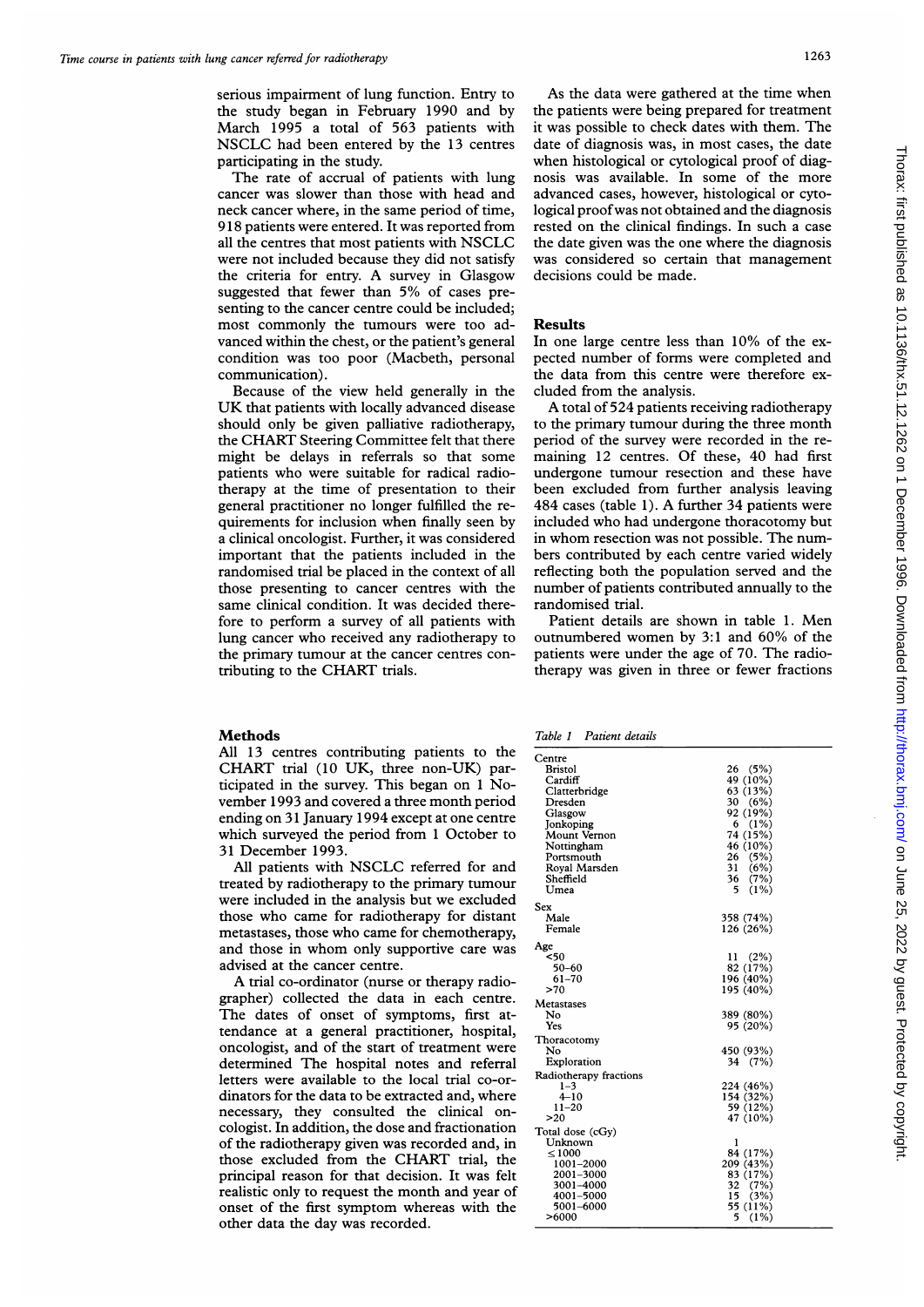

Figure <sup>I</sup> Time intervals from first symptonm to attendance for treatment. Data shown as median and 25th and 75th percentiles.

| Table 2 Inclusion in CHART trial   |           |  |
|------------------------------------|-----------|--|
| Included in CHART trial            |           |  |
| Nο                                 | 460 (95%) |  |
| Yes                                | 24(5%)    |  |
| Principal reason for exclusion     |           |  |
| Poor general state                 | 170 (37%) |  |
| Volume too large                   | 125 (27%) |  |
| Metastases                         | 89 (19%)  |  |
| Consultant's decision              | 14(3%)    |  |
| Patient's decision                 | 12(3%)    |  |
| Another/previous malignancy        | $10(2\%)$ |  |
| Previous radiotherapy/chemotherapy | 6 $(1%)$  |  |
| Inadequate histology               | $6(1\%)$  |  |
| Pleural effusion                   | $5(1\%)$  |  |
| Rib involvement                    | $2 (-1%)$ |  |
| Poor pulmonary function            | $2(1\%)$  |  |

to 46% of all patients; in 78% the fractionation was no greater than 10.

Poor pulmonary function  $2 \le 1\%$ <br>Other 19 (5%) Other 19 (5%) Unknown 24

Only 24 patients, 5% of all those surveyed, entered the CHART trial. The most frequent reasons for exclusion were poor general condition (37%), too large a volume of the chest requiring treatment (27%), and the presence of metastases outside the chest (19%) (table 2).

The time intervals for all phases from onset of first symptom to first treatment by radiotherapy are shown in fig 1. Because it was possible to gather only the month of presentation of first symptom we have made <sup>a</sup> calculation based in all cases upon the 15th day of the month. A total of 418 patients had their initial consultation with a chest physician in hospital, of which 104 were referred to a chest surgeon. In all, 282 patients were referred to an oncologist by a chest physician, 143 by a chest surgeon, and 59 by other doctors including general practitioners.

### Discussion

The median interval between first symptom and presentation to a general practitioner was three weeks. Many patients with lung cancer have pre-existing lung disease, often related to cigarette smoking, but it seems likely that an additional symptom such as haemoptysis, increase in severity of cough, shortness of breath, or superadded respiratory infection brought the patient to the family doctor. The median interval of four weeks from presentation to the general practitioner to first attendance at hospital appears satisfactory as it includes the delay between referral and clinic attendance. However, the time between onset of first symptom and first attendance at the general practitioner was not verified by referral to the general practitioners' notes.

The interval from first attendance at hospital to diagnosis again seems satisfactory but a greater interval appears to occur (median 3 weeks, range 1-6 weeks) between the time of the diagnosis and the patients' visit to a clinical oncologist. Perhaps in some cases this interval was affected by the commonly held view that nearly all patients with inoperable NSCLC should only receive radiotherapy for palliation of symptoms, and that a "watch" policy should be followed in those with no symptoms.

The median interval between first seeing an oncologist and attendance for first treatment was one week which seemed satisfactory, especially considering the heavy workload of many of the UK centres taking part in the CHART trial. As most of these patients were selected immediately for palliative rather than curative radiotherapy, the interval between first attendance and the start of treatment was not extended because of further investigation. The median interval between first attendance and the start of radical treatment was longer.

However, concentrating on median values diverts attention from the longer time intervals experienced by many patients at the various stages leading to treatment. A quarter of the patients experienced a delay of more than nine weeks between first attending their general practitioner and attending hospital. Also, more than a quarter of the patients did not see an oncologist until more than eight weeks after seeing their first hospital specialist.

The time observed for lung tumours to double their volume ranges from four to 56 weeks with a median of 17 weeks.<sup>89</sup> With the faster growing tumours and the longer intervals in the process from initial referral to diagnosis and attendance for radiotherapy, a doubling of the bulk of the primary tumour may have occurred together with local and distant spread.

It is of interest that the Standing Medical Advisory Committee's Working Group in its report on the management of lung cancer recommends that, for patients where surgical resection is planned, no more than 6-8 weeks should elapse between the patient's first presentation to the general practitioner and the operation.' A similar recommendation ought to be appropriate for patients accepted for another type of radical treatment.

In general the number of attendances for radiotherapy in the UK centres was small. Nearly half the patients were treated in three or fewer fractions. This demonstrates the current practice for palliation in the UK centres which has been much influenced by the results of randomised controlled trials in palliative radiotherapy conducted by the Medical Research